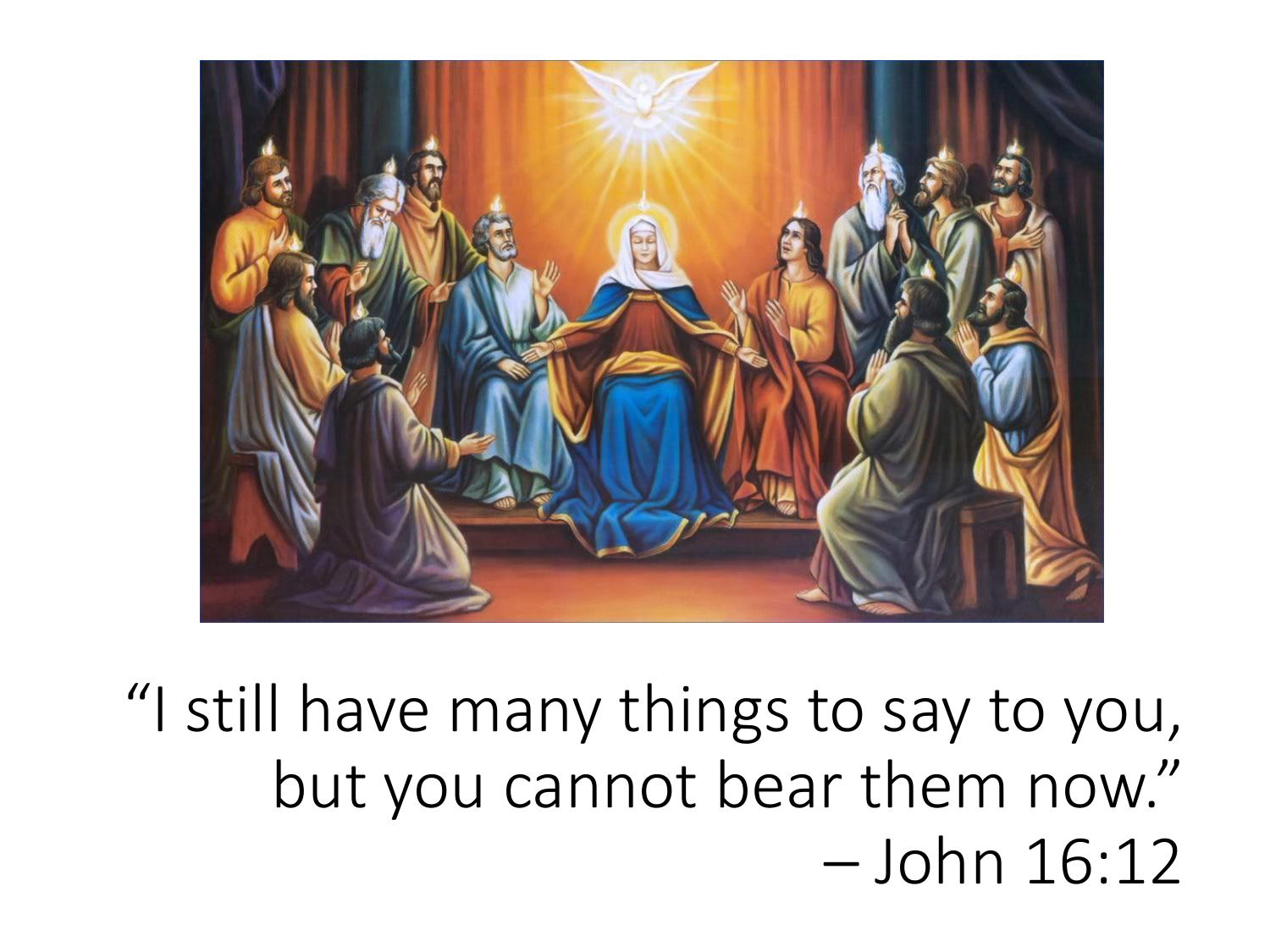# Spiritual Maturity

Misconceptions The Process of Spiritual Growth Part 2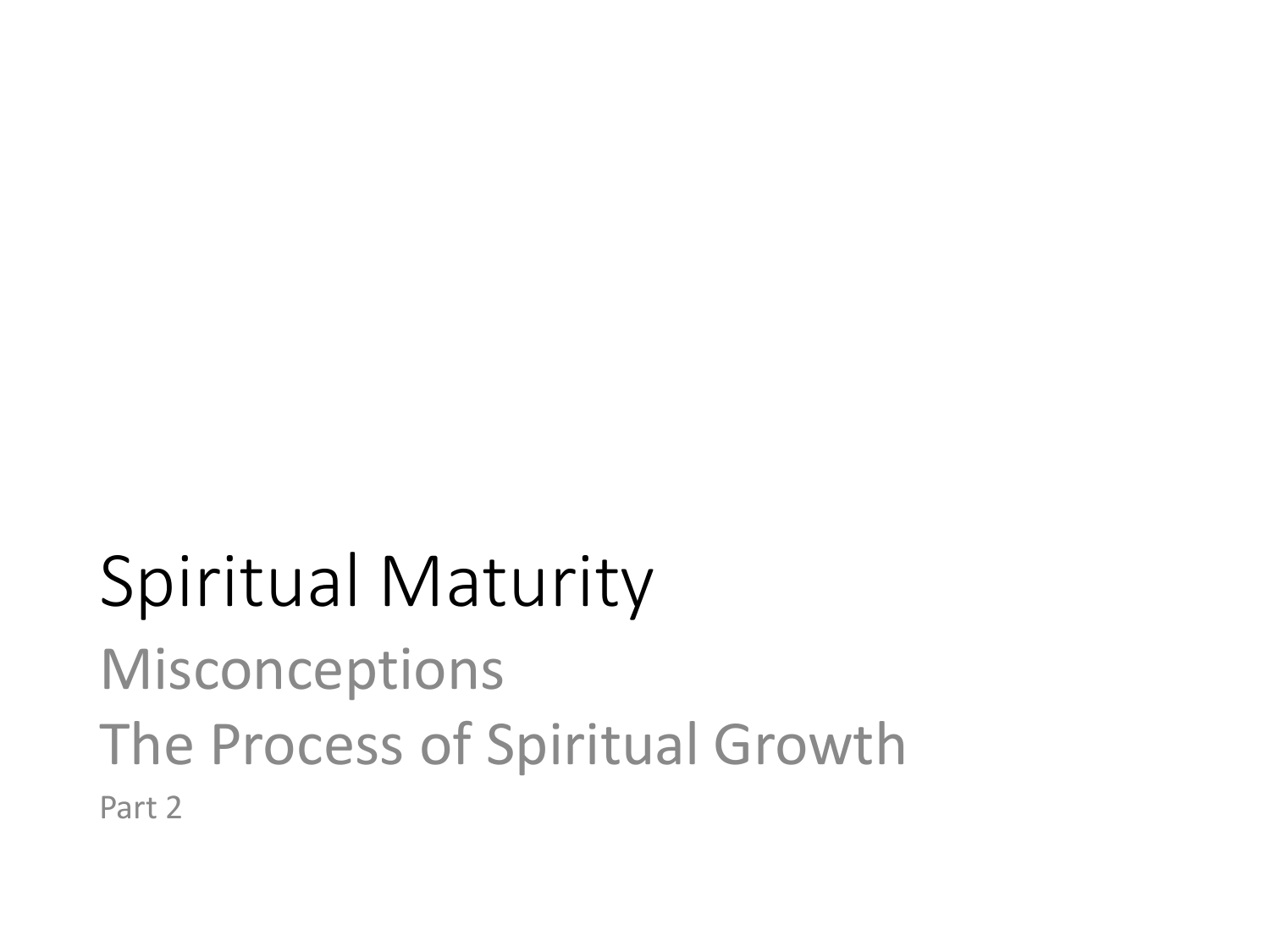Spiritual maturity is necessary for all believers

- 1. Growth is a vital step in maturity
- 2. The immature are not prepared to face temptation
- 3. God desires that we mature
- 4. The spiritually mature will gladden the heart of God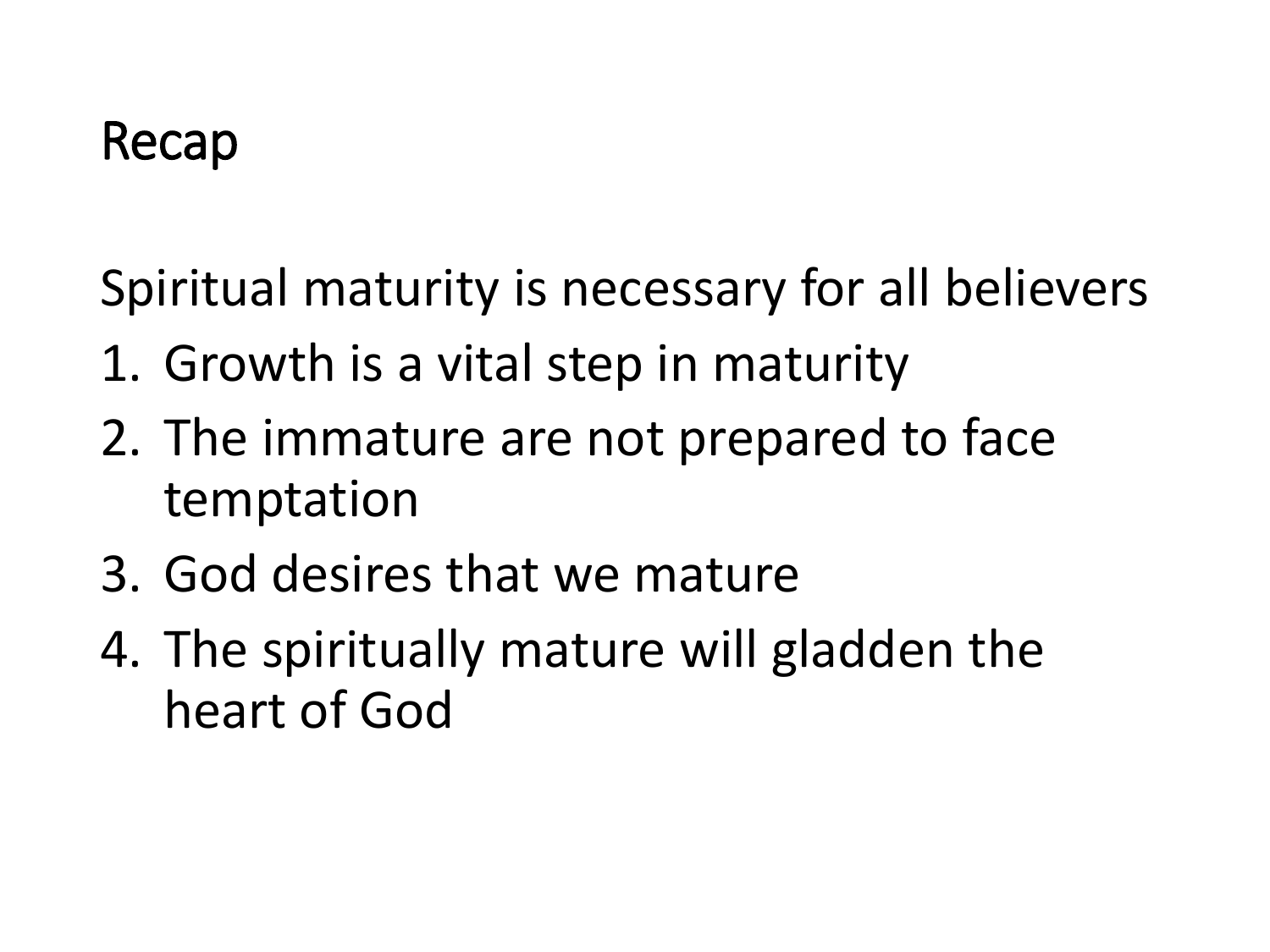#### **Misconceptions**

- 1. Maturity develops naturally
- 2. Maturity by association
	- Five wise and five foolish virgins (Matt. 25)
	- "I know that you are Abraham's descendants, but you seek to kill Me, because My word has no place in you…they answered and said to Him, "Abraham is our father." Jesus said to them, " If you were Abraham's children, you would do the works of Abraham. (Jn. 8:37-39)

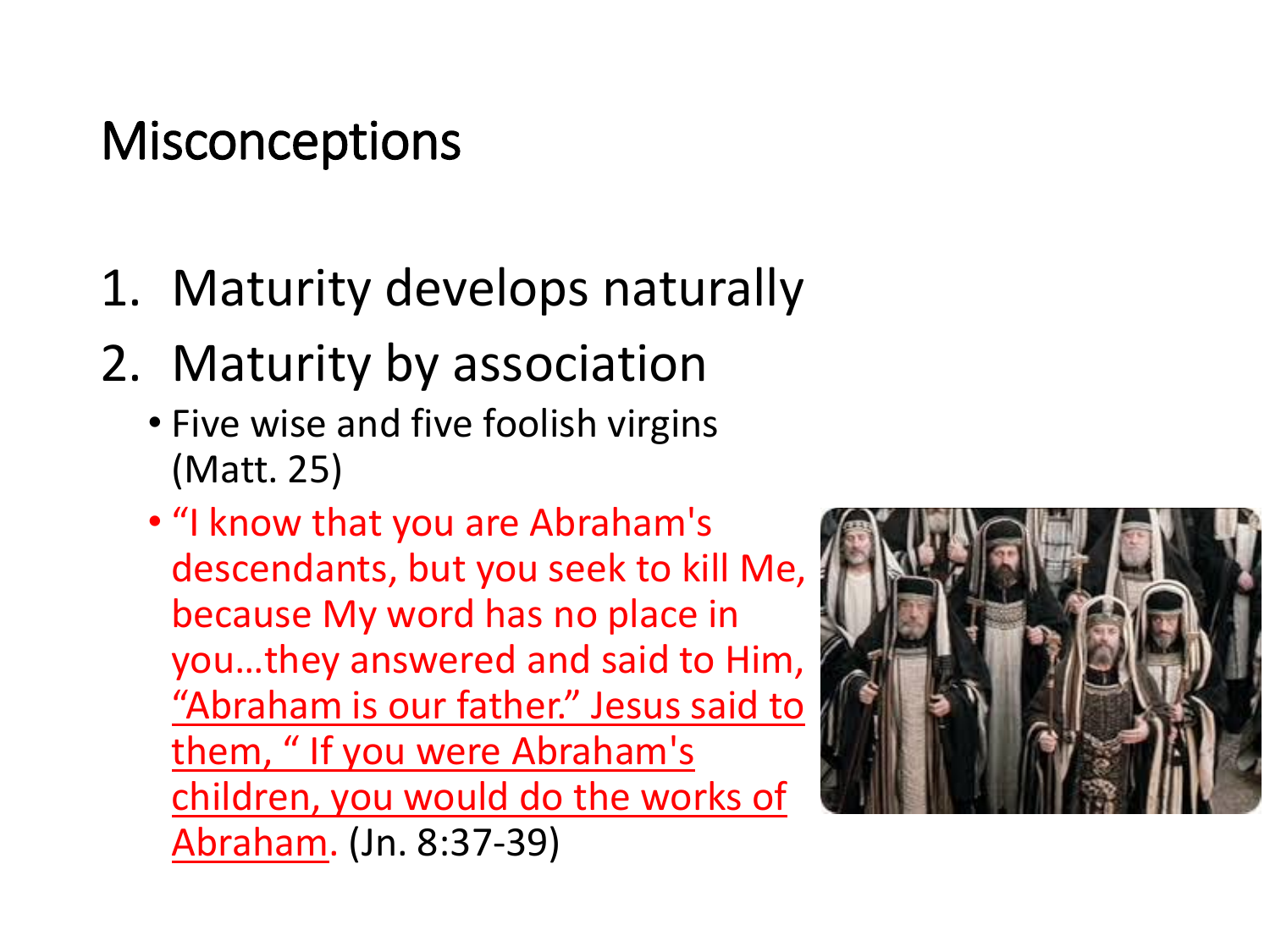**Misconceptions** 

- 3. Maturity comes instantaneously
	- •Ex: St. Paul's revelation
	- •Some people wait for this kind of revelation
	- •"Maturity" or "Maturing"
	- "But we all, with unveiled face, beholding as in a mirror the glory of the Lord, are being transformed into the same image from glory to glory, just as by the Spirit of the Lord." (2 Cor. 3:18)

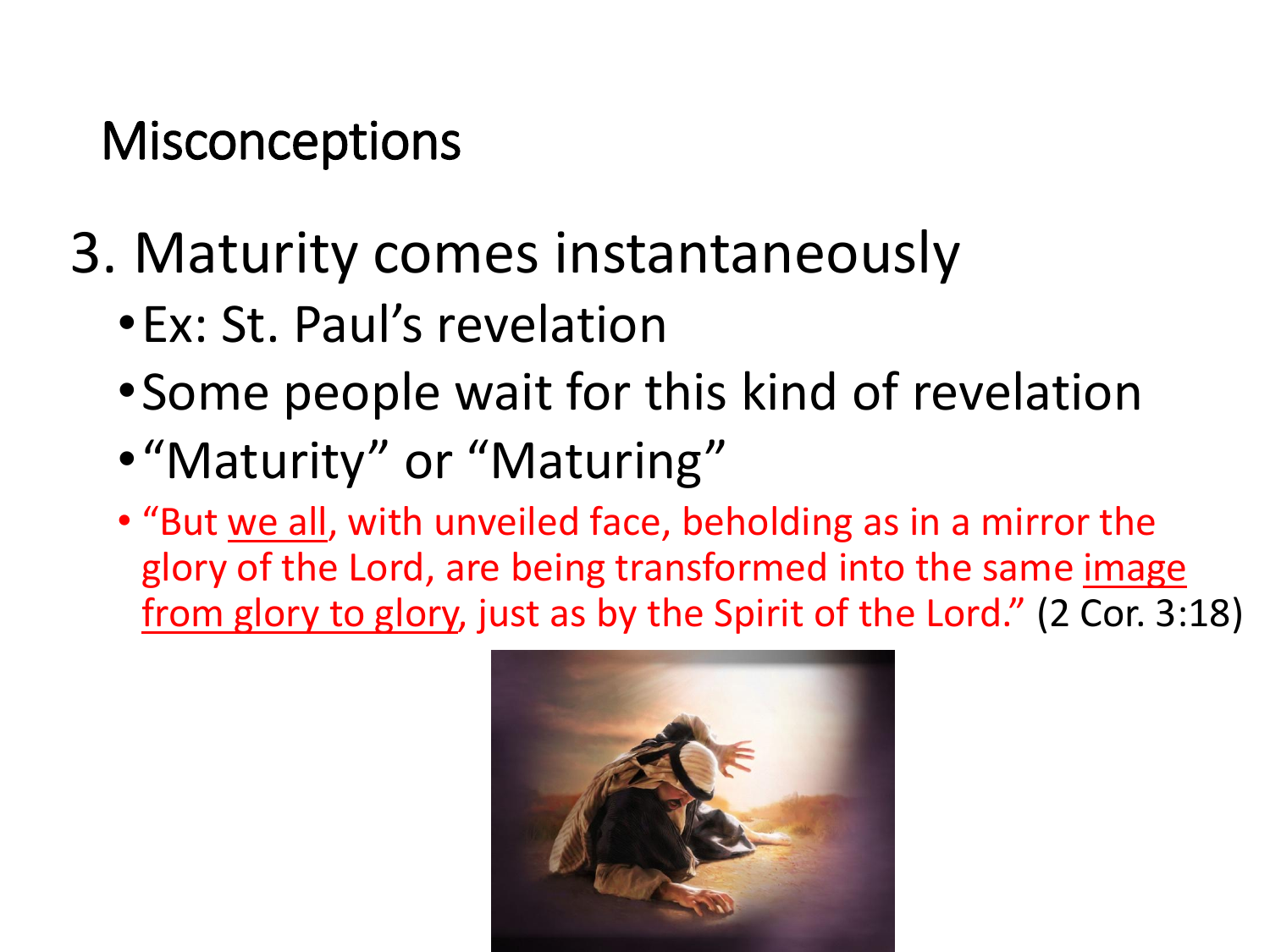#### **Misconceptions**



- 4. Maturity is designed for the elect few
	- "… beloved let us cleanse ourselves from all filthiness of the flesh and spirit, perfecting holiness in the fear of God." (2 Cor. 7:1)
	- "For this is the will of God, your sanctification: that you should abstain from sexual immorality..." (1 Thes. 4:3)
- 5. Maturity is for adults and elderly
	- "Let no one despise your youth, but be an example to the believers in word, in conduct, in love, in spirit, in faith, in purity." (1 Tim. 4:12)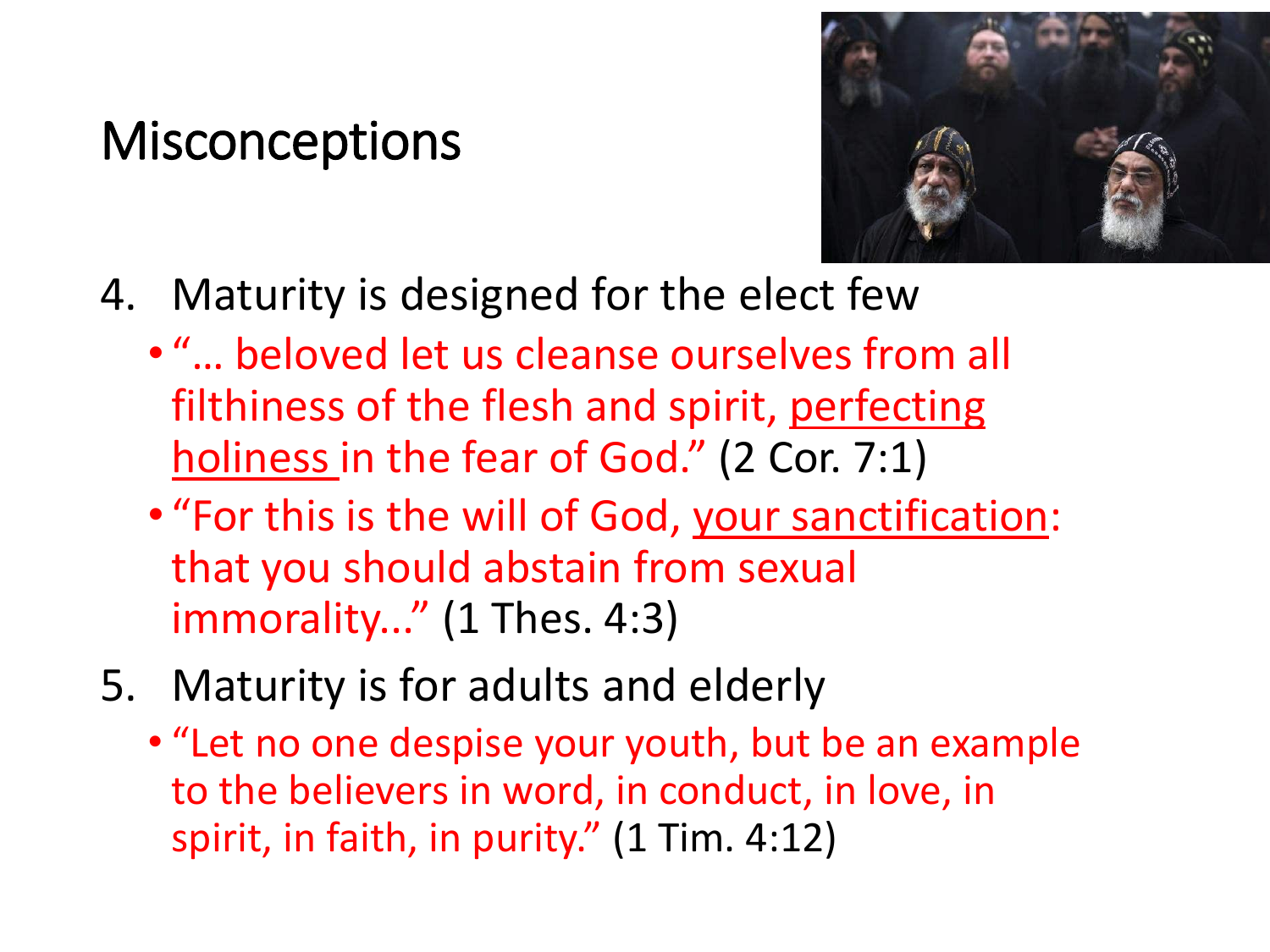#### Process of Spiritual Growth

- •Invitation
- •Detachment
- •Assessing Value
- •Ascending the heights

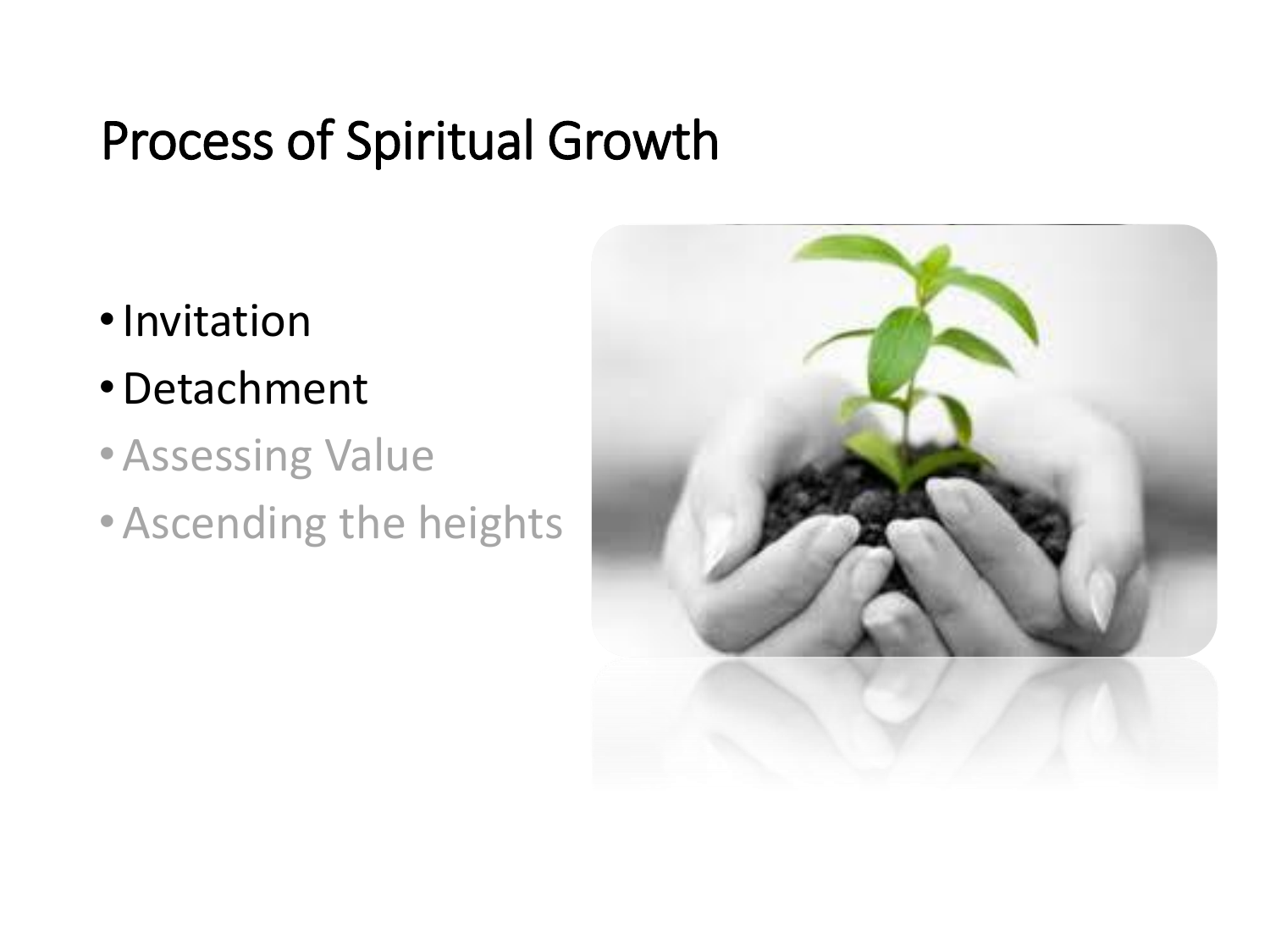### Process of Spiritual Growth: Invitation

•Abraham



- "Get **out of your country**, from your family and from your father's house, to a land that I will show you." (Gen. 12:1)
- •David
	- "So he sent and brought him in. Now he was ruddy, with bright eyes, and good- looking. And the Lord said, 'Arise, **anoint him**; for this is the one!'" (1 Sam. 16:12)
- •Our invitation was when we were anointed (Baptism/Chrismation)
	- "For as many of you as were baptized into Christ have put on Christ." (Gal. 3:27)
	- "Therefore, if anyone is in Christ, he is a new creation; old things have passed away; behold, all things have become new." (2 Cor. 5:17)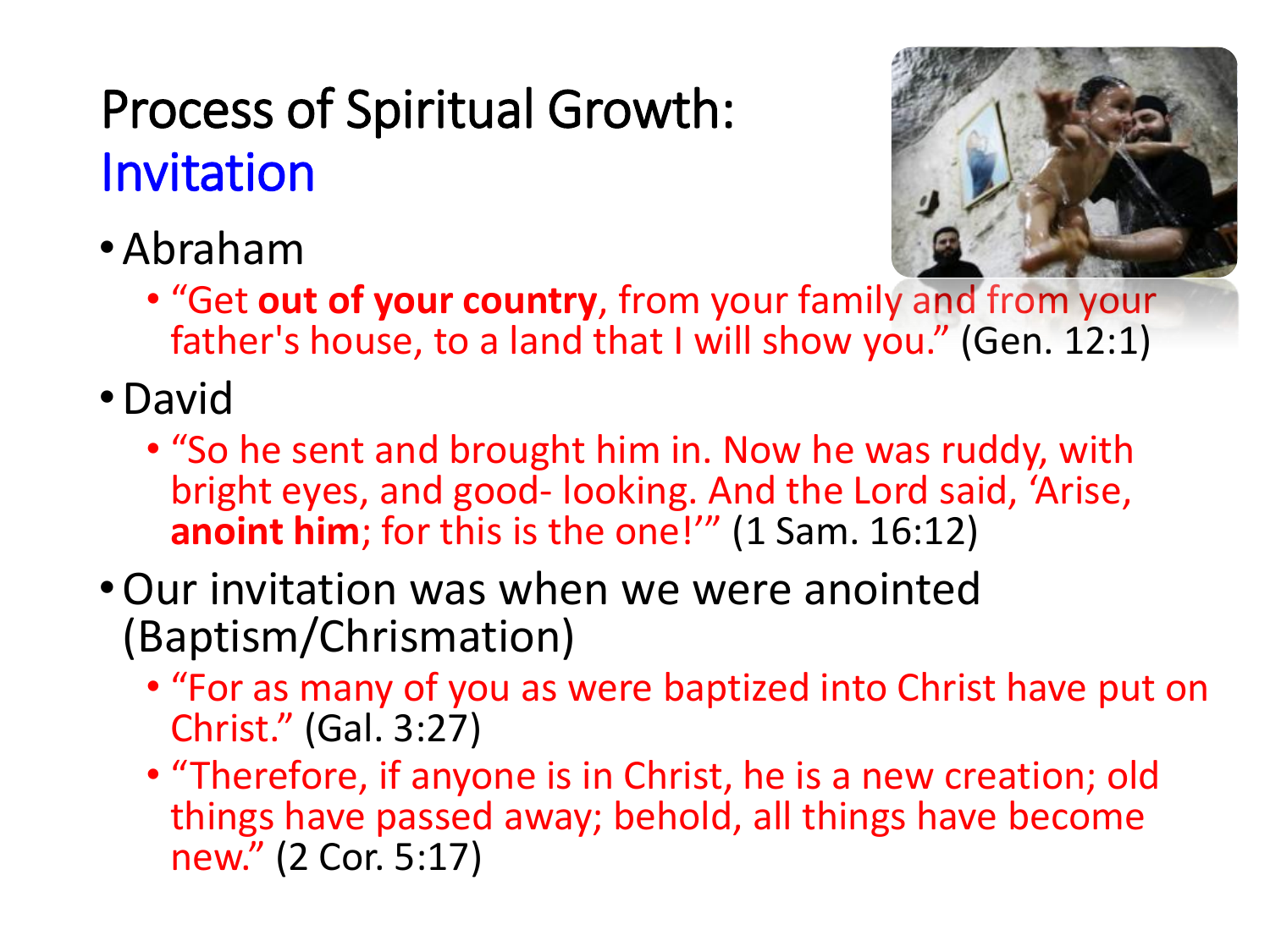### Process of Spiritual Growth: Detachment<sup>1</sup>

#### •Abraham

• "The God of glory appeared to our father Abraham when he was in Mesopotamia, before he dwelt in Haran, and said to him, 'Get out of your country and from your relatives, and come to a land that I will show you. ' Then he came out of the land of the Chaldeans and dwelt in Haran. And from there, when his father was dead, He moved him to this land in which you now dwell." (Acts 7:2-4)



• Detachment from our closest relationships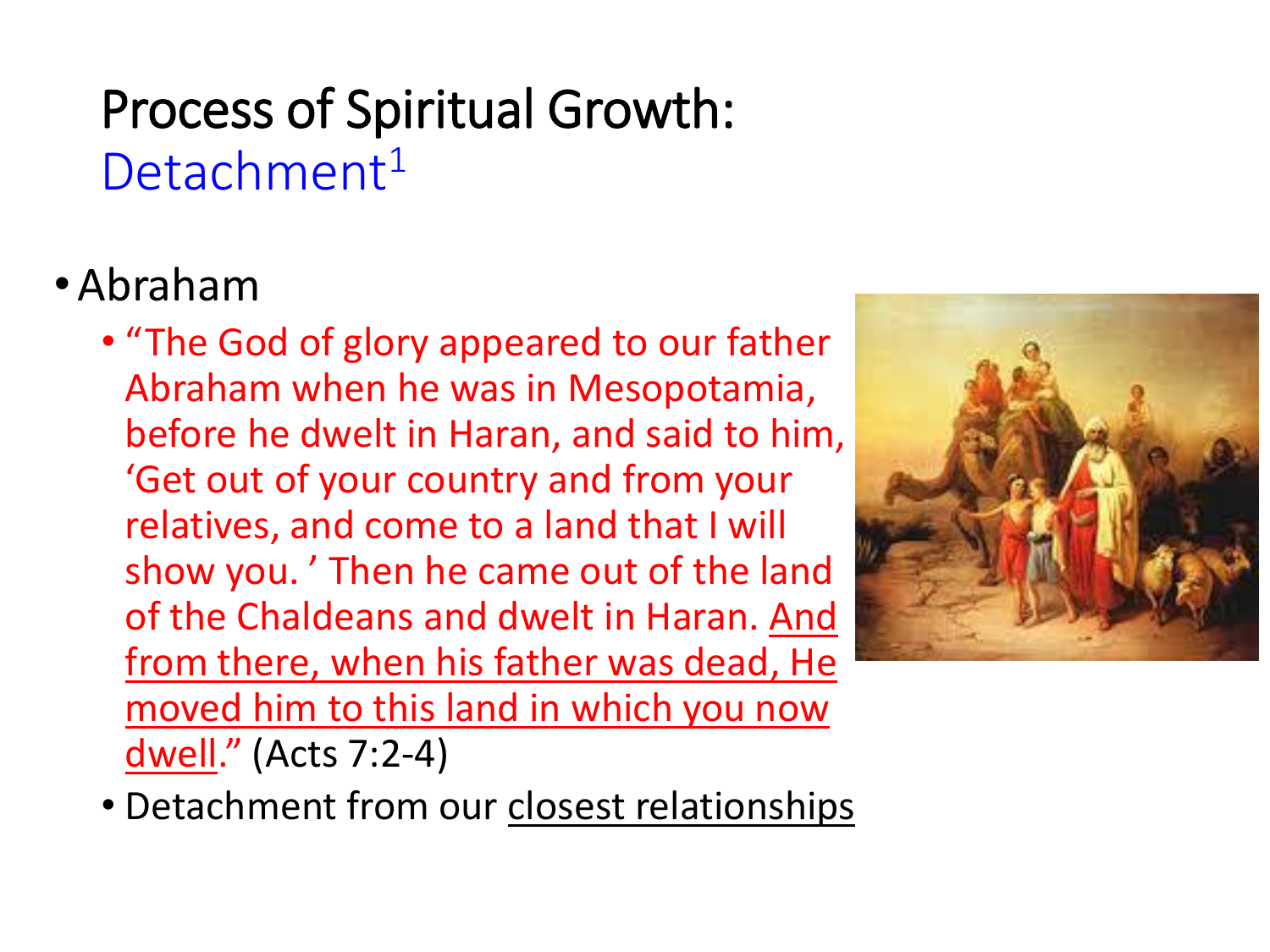#### Process of Spiritual Growth: Detachment<sup>2</sup>

#### •Abraham

• So Abram said to Lot, "Please let there be no strife between you and me, and between my herdsmen and your herdsmen; for we are brethren. Is not the whole land before you? Please separate from me. If you take the left, then I will go to the right; or, if you go to the right, then I will go to the left." (Gen. 13:8-9)

•Detachment of earthly possessions

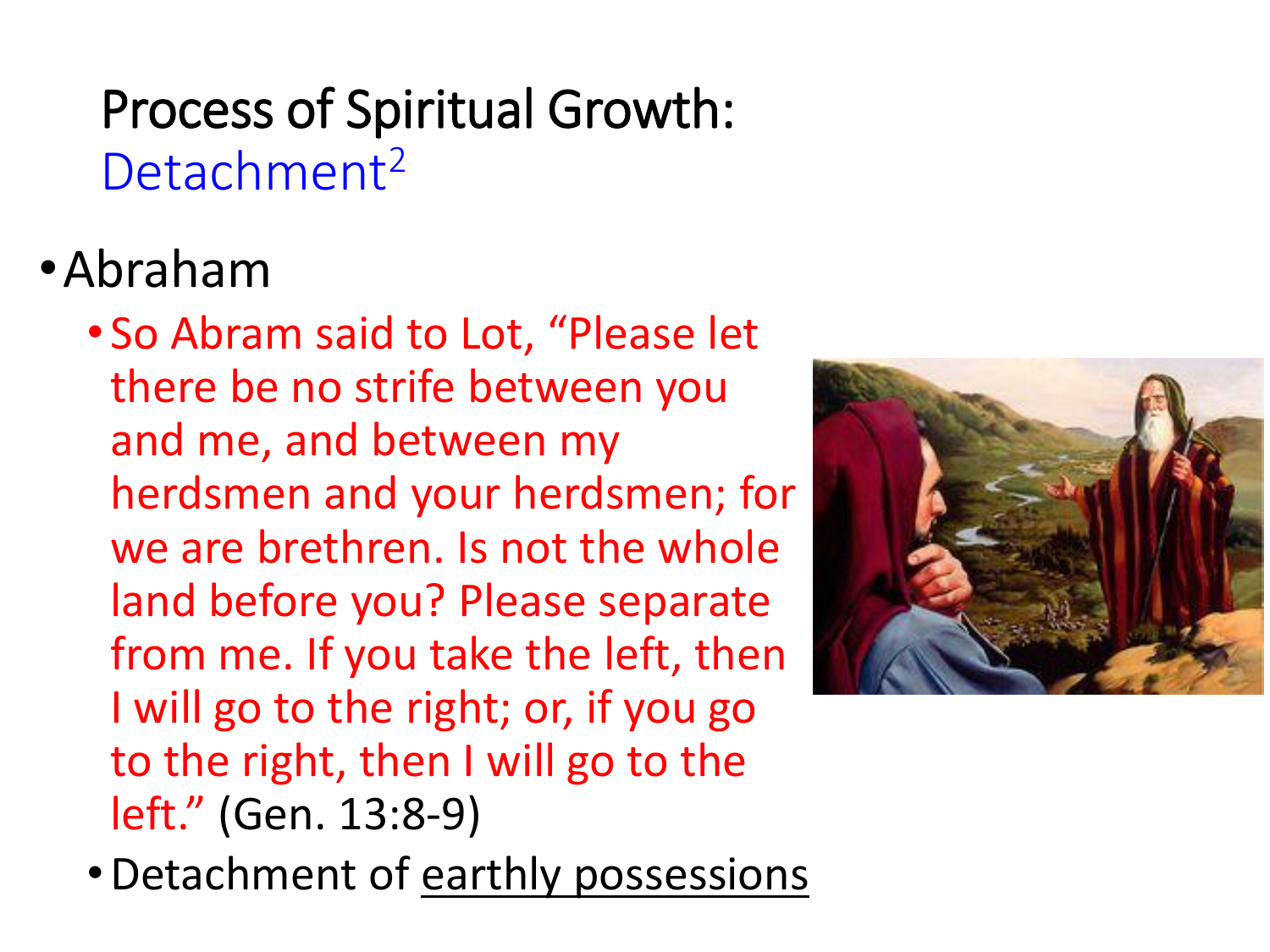# Process of Spiritual Growth: Detachment<sup>3</sup>

# •David

- "Then David said to the Philistine, 'You come to me with a sword, with a spear, and with a javelin. But I come to you in the name of the Lord of hosts, the God of the armies of Israel, whom you have defied.'" (1 Sam. 17:45)
- •Detachment of physical ability
- •He learned as a shepherd to lean on God's strength

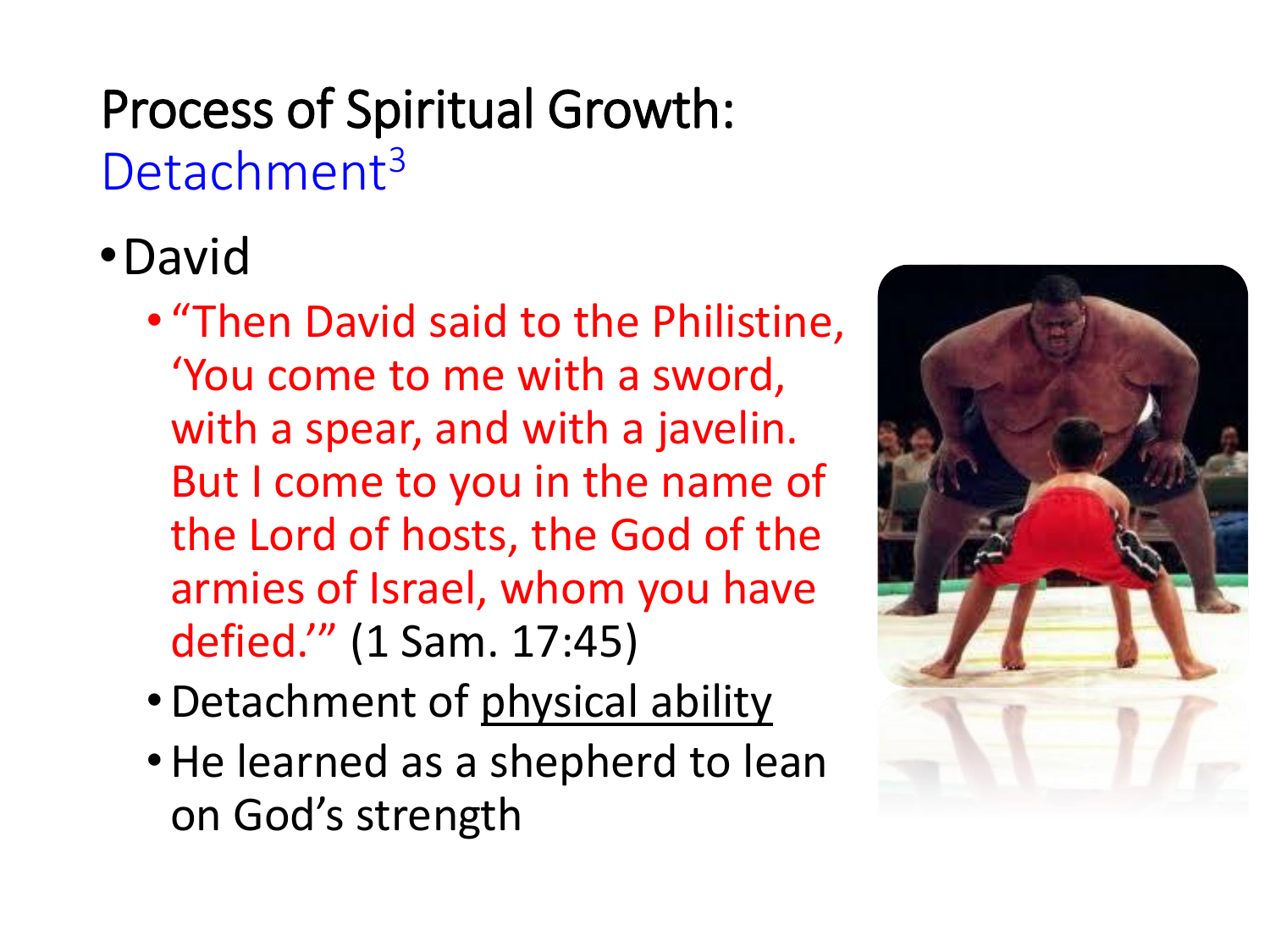# Process of Spiritual Growth: Detachment<sup>4</sup>

# •St. Paul

- "As he journeyed he came near Damascus, and suddenly a light shone around him from heaven. Then he fell to the ground, and heard a voice saying to him, 'Saul, Saul, why are you persecuting Me.'" (Acts 9:3-4)
- •Detachment of the ego